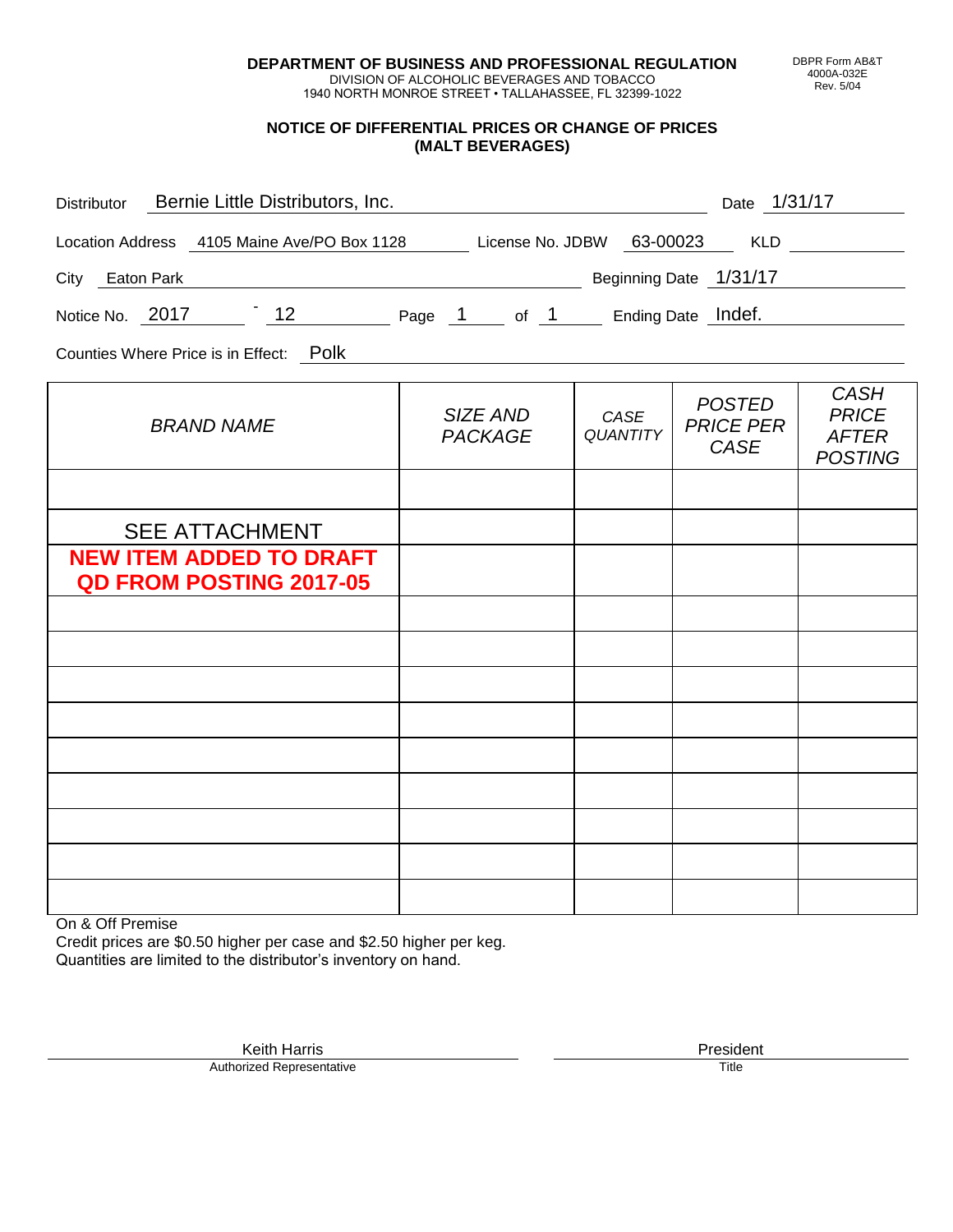## **BERNIE LITTLE DISTRIBUTORS, INC. DRAFT QUANTITY DISCOUNT PRICE LIST Polk County**

**Prices effective January 31, 2017**

| <b>BRANDS</b>                                            | <b>SIZE</b>            | <b>GALLONS</b> |          | <b>Frontline</b> |          | $1 - 4$                       |               | $5 - 9$          |               | $10+$            |                 |
|----------------------------------------------------------|------------------------|----------------|----------|------------------|----------|-------------------------------|---------------|------------------|---------------|------------------|-----------------|
| <b>BASS ALE</b>                                          | $1/2$ BBL              | 15.5           | \$       | 120.00           | \$       | 120.00                        |               | \$117.00         | \$            | 113.00           |                 |
| <b>BECK'S</b>                                            | $1/2$ BBL              | 15.5           | \$       | 120.00           | \$       | 120.00                        | \$            | 117.00           | \$            | 113.00           |                 |
| <b>BECK'S OKTOBERFEST</b>                                | $1/2$ BBL              | 15.5           | \$       | <b>120.00</b>    | \$       | 120.00                        | \$            | 117.00           | \$            | 113.00           |                 |
| <b>BLUE POINT BLUEBERRY ALE</b>                          | $1/2$ BBL              | 15.5           | \$       | 160.00           | \$       | 160.00                        | \$            | 129.00           | \$            | 95.00            |                 |
| <b>BLUE POINT HOPTICAL ILLUSION</b>                      | $1/2$ BBL              | 15.5           | \$       | 190.00           | \$       | 190.00                        | \$            | 190.00           | \$            | 190.00           |                 |
| <b>BLUE POINT NEW YORK OYSTER STOUT</b>                  | $1/2$ BBL              | 5.17           | \$       | 160.00           | \$       | 160.00                        | \$            | 160.00           | \$            | 160.00           |                 |
| <b>BLUE POINT PUMPKIN</b>                                | $1/2$ BBL              | 15.5           | \$       | 160.00           | \$       | 160.00                        | \$            | 129.00           | \$            | 95.00            |                 |
| <b>BLUE POINT SPRING FLING</b>                           | $1/2$ BBL              | 15.5           | \$       | 160.00           | \$       | 160.00                        | \$            | 129.00           | \$            | 95.00            |                 |
| <b>BLUE POINT SUMMER ALE</b>                             | $1/2$ BBL              | 15.5           | \$       | 160.00           | \$       | 160.00                        | \$            | 129.00           | \$            | 95.00            |                 |
| <b>BLUE POINT TOASTED LAGER</b>                          | $1/2$ BBL<br>$1/2$ BBL | 15.5           | \$       | 160.00           | \$       | <b>160.00</b>                 | \$            | 129.00           | \$<br>\$      | 95.00            |                 |
| <b>BLUE POINT WHITE IPA</b>                              |                        | 5.17           | \$       | 160.00           | \$       | 160.00                        | \$            | 129.00           |               | 95.00            |                 |
| <b>BLUE POINT WINTER</b>                                 | $1/2$ BBL              | 15.5           | \$<br>\$ | 160.00           | \$       | 160.00<br>160.00              | \$            | 129.00           | \$            | 95.00            |                 |
| <b>BODDINGTON PUB</b><br><b>BRECKENRIDGE AGAVE WHEAT</b> | $1/2$ BBL<br>$1/2$ BBL | 13.2<br>15.5   | \$       | 160.00<br>155.00 | \$<br>\$ | 155.00                        | \$<br>\$      | 157.00<br>155.00 | \$<br>\$      | 153.00<br>155.00 |                 |
| <b>BRECKENRIDGE VANILLA PORTER</b>                       | $1/2$ BBL              | 15.5           | \$       | 155.00           | \$       | 155.00                        | $\frac{1}{2}$ | 155.00           | \$            | 155.00           |                 |
| <b>BRECKENRIDGE NITRO VANILLA PORTER</b>                 | $1/2$ BBL              | 15.5           | \$       | 170.00           | \$       | 170.00                        | \$            | 170.00           |               | \$170.00         |                 |
| <b>BRECKENRIDGE PUMPKIN SPICE</b>                        | $1/2$ BBL              | 15.5           | \$       | 155.00           | \$       | 155.00                        | \$            | 155.00           | \$            | 155.00           |                 |
| <b>BUD BLACK CROWN</b>                                   | $1/2$ BBL              | 15.5           | \$       | <b>120.00</b>    | \$       | 120.00                        | \$            | 117.00           | \$            | 113.00           |                 |
| <b>BUD LIGHT</b>                                         | $1/2$ BBL              | 15.5           | \$       | 111.00           | \$       | 111.00                        | \$            | 108.00           | \$            | 104.00           |                 |
| <b>BUD LIGHT LIME</b>                                    | $1/2$ BBL              | 15.5           | \$       | 120.00           | \$       | 120.00                        | $\mathbf{\$}$ | 117.00           | \$            | 113.00           |                 |
| <b>BUD SELECT</b>                                        | $1/2$ BBL              | 15.5           | \$       | 111.00           | \$       | 111.00                        | -\$           | 108.00           | \$            | 96.00            |                 |
| <b>BUDWEISER</b>                                         | $1/2$ BBL              | 15.5           | \$       | 111.00           | \$       | 95.00                         | \$            | 95.00            | \$            | 95.00            |                 |
| <b>BUSCH</b>                                             | $1/2$ BBL              | 15.5           | \$       | 105.00           | \$       | 105.00                        | \$            | 102.00           | \$            | 98.00            |                 |
| <b>GOOSE 312</b>                                         | $1/2$ BBL              | 15.5           | \$       | 165.00           | \$       | 165.00                        | \$            | 133.00           | \$            | 101.00           |                 |
| <b>GOOSE 312 PALE ALE</b>                                | $1/2$ BBL              | 15.5           | \$       | 165.00           | \$       | 165.00                        | $\frac{1}{2}$ | 133.00           | \$            | 101.00           |                 |
| <b>GOOSE AUTUMN ALE</b>                                  | $1/2$ BBL              | 15.5           | \$       | 165.00           | \$       | 165.00                        | \$            | 133.00           |               | \$101.00         |                 |
| <b>GOOSE FESTIVITY</b>                                   | $1/2$ BBL              | 15.5           | \$       | 165.00           | \$       | 165.00                        | \$            | 133.00           | \$            | 101.00           |                 |
| <b>GOOSE FOUR STAR PILSNER</b>                           | $1/2$ BBL              | 15.5           | \$       | 165.00           | \$       | 165.00                        | \$            | 133.00           | \$            | 101.00           |                 |
| <b>GOOSE GREEN LINE</b>                                  | $1/2$ BBL              | 15.5           | \$       | 165.00           | \$       | 165.00                        | \$            | 133.00           | \$            | 101.00           |                 |
| <b>GOOSE HONKER'S</b>                                    | $1/2$ BBL              | 15.5           | \$       | 165.00           | \$       | 165.00                        | \$            | 133.00           | \$            | 101.00           |                 |
| <b>GOOSE IPA</b>                                         | $1/2$ BBL              | 15.5           | \$       | 165.00           | \$       | 165.00                        | \$            | 133.00           |               | \$101.00         |                 |
| <b>GOOSE PRESEASON</b>                                   | $1/2$ BBL              | 15.5           | \$       | 165.00           | \$       | 165.00                        | \$            | <b>133.00</b>    | \$            | 101.00           | <b>NEW ITEM</b> |
| <b>GOOSE WINTER</b>                                      | $1/2$ BBL              | 15.5           | \$       | 165.00           | \$       | 165.00                        | \$            | 133.00           | $\mathbf{\$}$ | 101.00           |                 |
| <b>GOOSE OKTOBERFEST</b>                                 | $1/2$ BBL              | 15.5           | \$       | 165.00           | \$       | 165.00                        | \$            | 133.00           | \$            | 101.00           |                 |
| <b>GOOSE SUMMERTIME</b>                                  | $1/2$ BBL              | 15.5           | \$       | 165.00           | \$       | 165.00                        | \$            | 133.00           | \$            | 101.00           |                 |
| <b>HOEGAARDEN</b>                                        | $1/2$ BBL              | 13.2           | \$       | 160.00           | \$       | 160.00                        | \$            | 157.00           | \$            | 153.00           |                 |
| <b>JOHNNY APPLESEED</b>                                  | $1/2$ BBL              | 15.5           | \$       | 161.00           | \$       | 161.00                        | \$            | 161.00           | \$            | 161.00           |                 |
| <b>LAND SHARK LAGER</b>                                  | $1/2$ BBL              | 15.5           | \$       | <b>120.00</b>    | \$       | 120.00                        | \$            | 100.00           | \$            | 79.00            |                 |
| <b>MICHELOB AMBER BOCK</b>                               | $1/2$ BBL              | 15.5           | \$       | 120.00           | \$       | 120.00                        | \$            | 97.00            | \$            | 74.00            |                 |
| <b>MICHELOB LIGHT</b>                                    | $1/2$ BBL              | 15.5           | \$       | 120.00           | \$       | 120.00                        | $\frac{1}{2}$ | 117.00           | \$            | 113.00           |                 |
| <b>MICHELOB ULTRA</b>                                    | $1/2$ BBL              | 15.5           | \$       | 120.00           | \$       | 120.00                        | \$            | 117.00           | \$            | 113.00           |                 |
| <b>NATURAL LIGHT</b>                                     | $1/2$ BBL              | 15.5           | \$<br>\$ | 103.00           | \$       | 103.00                        | \$            | 103.00           | \$<br>\$      | 103.00           |                 |
| <b>ROLLING ROCK</b><br><b>SHOCK TOP</b>                  | $1/2$ BBL<br>$1/2$ BBL | 15.5<br>15.5   | \$       | 103.00<br>127.00 | \$<br>\$ | 103.00<br>127.00              | \$<br>\$      | 102.00<br>103.00 | \$            | 98.00<br>79.00   |                 |
| <b>SHOCK TOP APPLE</b>                                   | $1/2$ BBL              | 15.5           | \$       | 127.00           |          | \$127.00                      |               | \$103.00         | \$            | 79.00            |                 |
| <b>SHOCK TOP LEMON</b>                                   | 1/2 BBL                | 15.5           | \$       |                  |          | 127.00 \$ 127.00 \$ 103.00 \$ |               |                  |               | 79.00            |                 |
| <b>SHOCK TOP PUMPKIN</b>                                 | $1/2$ BBL              | 15.5           | \$       | 127.00           |          | \$127.00                      | \$            | 103.00           | \$            | 79.00            |                 |
| <b>SHOCK TOP RASPBERRY</b>                               | $1/2$ BBL              | 15.5           | \$       | 127.00           | \$       | 127.00                        | \$            | 103.00           | \$            | 79.00            |                 |
| <b>SHOCK TOP SHOCKOLATE</b>                              | $1/2$ BBL              | 15.5           | \$       | 127.00           | \$       | 127.00                        | \$            | 103.00           | \$            | 79.00            |                 |
| <b>SHOCK TOP TWISTED PRETZEL</b>                         | $1/2$ BBL              | 15.5           | \$       | 127.00           | \$       | 127.00                        | \$            | 103.00           | \$            | 79.00            |                 |
| <b>STELLA ARTOIS</b>                                     | $1/2$ BBL              | 13.2           | \$       | 160.00           | \$       | 160.00                        | \$            | 157.00           | \$            | 153.00           |                 |
| <b>BEST DAMN ROOT BEER</b>                               | 1/4 BBL                | 7.75           | \$       | 86.00            | \$       | 86.00                         | \$            | 86.00            | \$            | 86.00            |                 |
| <b>BECK'S OKTOBERFEST</b>                                | 1/6 BBL                | 5.17           | \$       | 48.00            | \$       | 48.00                         | \$            | 48.00            | \$            | 48.00            |                 |
| <b>BLUE POINT BLUEBERRY ALE</b>                          | $1/6$ BBL              | 5.17           | \$       | 73.00            | \$       | 59.00                         | \$            | 59.00            | \$            | 59.00            |                 |
| BLUE POINT NEW YORK OYSTER STOUT                         | $1/6$ BBL              | 5.17           | \$       | 73.00            | \$       | 73.00                         | \$            | 73.00            | \$            | 73.00            |                 |
| <b>BLUE POINT OATMEAL STOUT</b>                          | $1/6$ BBL              | 5.17           | \$       | 73.00            | \$       | 59.00                         | \$            | 59.00            | \$            | 59.00            |                 |
| <b>BLUE POINT OKTOBERFEST</b>                            | 1/6 BBL                | 5.17           | \$       | 73.00            | \$       | 59.00                         | \$            | 59.00            | \$            | 59.00            |                 |
| <b>BLUE POINT PUMPKIN</b>                                | $1/6$ BBL              | 5.17           | \$       | 73.00            | \$       | 59.00                         | \$            | 59.00            | \$            | 59.00            |                 |
| <b>BLUE POINT SUMMER ALE</b>                             | $1/6$ BBL              | 5.17           | \$       | 73.00            | \$       | 59.00                         | \$            | 59.00            | \$            | 59.00            |                 |
| <b>BLUE POINT TOASTED LAGER</b>                          | $1/6$ BBL              | 5.17           | \$       | 73.00            | \$       | 57.00                         | \$            | 57.00            | \$            | 57.00            |                 |
| <b>BLUE POINT WHITE IPA</b>                              | $1/6$ BBL              | 5.17           | \$       | 73.00            | \$       | 59.00                         | \$            | 59.00            | \$            | 59.00            |                 |
| <b>BLUE POINT WINTER ALE</b>                             | $1/6$ BBL              | 5.17           | \$       | 73.00            | \$       | 59.00                         | \$            | 59.00            | \$            | 59.00            |                 |
| <b>BLUE POINT SPRING</b>                                 | 1/6 BBL                | 5.17           | \$       | 73.00            | \$       | 59.00                         | \$            | 59.00            | \$            | 59.00            |                 |
| <b>BRECKENRIDGE AGAVE WHEAT</b>                          | $1/6$ BBL              | 5.17           | \$       | 62.50            | \$       | 62.50                         | \$            | 62.50            | \$            | 62.50            |                 |
| <b>BRECKENRIDGE AUTUMN ALE</b>                           | $1/6$ BBL              | 5.17           | \$       | 62.50            | \$       | 62.50                         | \$            | 62.50            | \$            | 62.50            |                 |
| <b>BRECKENRIDGE AVALANCHE</b>                            | $1/6$ BBL              | 5.17           | \$       | 62.50            | \$       | 62.50                         | \$            | 62.50            | \$            | 62.50            |                 |